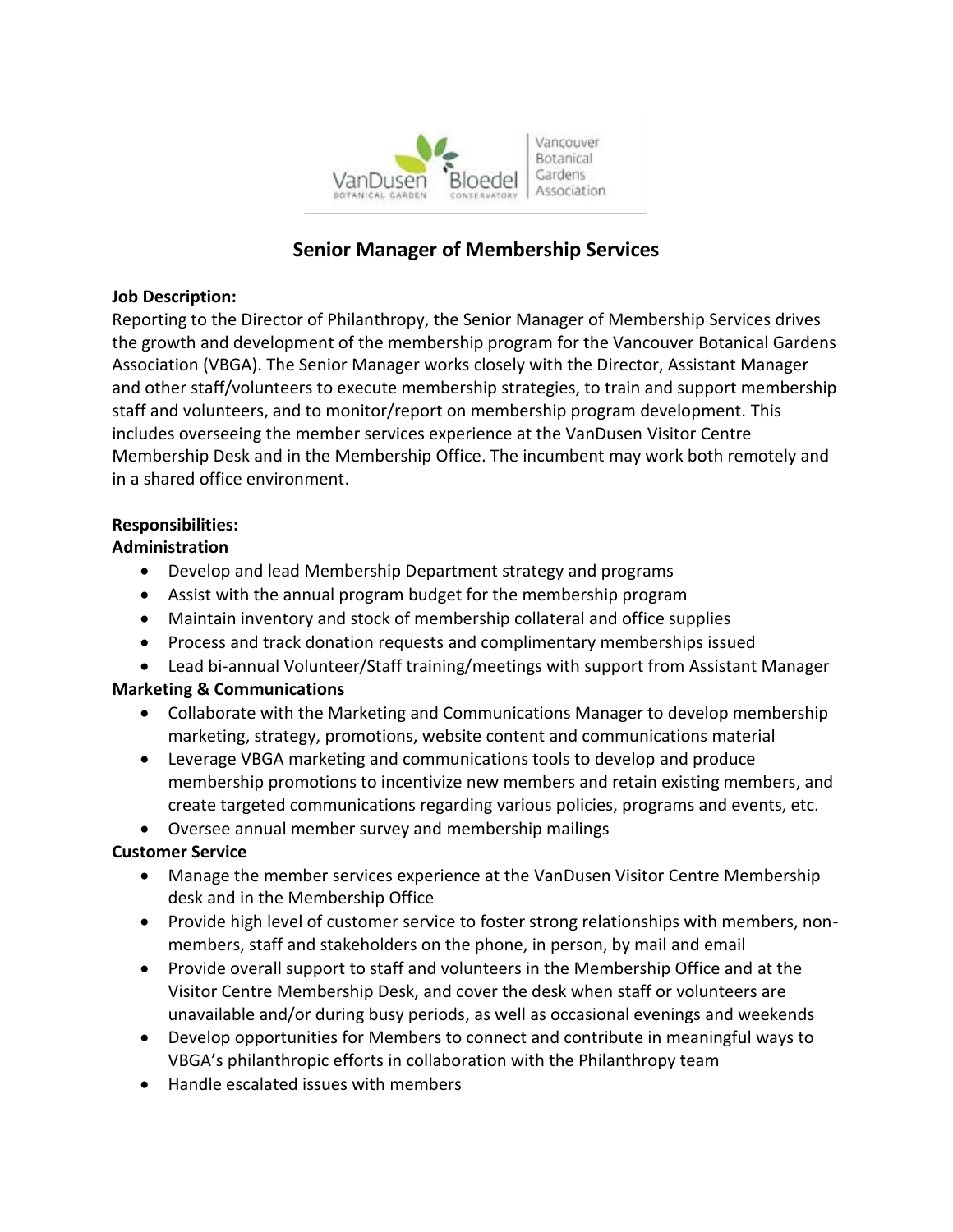### **Technology & Reporting**

- Be the contact for ActiveNet database issues (working with City of Vancouver ActiveNet team) and process new memberships, renewals and gift certificate purchases as needed
- Monitor status of membership initiatives through monthly/quarterly progress reports
- Liaise with the VBGA's Finance Department to complete financial reports
- Provide miscellaneous reports and information as requested by the Director of Philanthropy, Director of Finance and IT and the Assistant and Executive Directors

## **Staff & Volunteer Development and Supervision**

- Recruit, support and oversee Member Services Associates
- Supervise and support the Assistant Manager of Membership Services
- Collaborate with the Volunteer Engagement and Operations Manager to recruit and provide support to volunteers
- Lead department staff performance management and reviews
- Create a positive and empowered team culture

### **Team Support**

- Stay abreast of best practices and trends in Membership and member engagement, and adapt the program accordingly
- Work with the Director of Philanthropy to promote fundraising events and campaigns
- Collaborate with other departments and committees with events, meetings and projects as directed
- Provide backfill/support for Assistant Manager of Membership Services when necessary
- Other duties as assigned by the Director of Philanthropy and Assistant and Executive **Directors**

### **Qualifications**

### **Education and Experience:**

- Post-secondary degree, certificate or diploma in office administration, event management, project management, volunteer management, membership management or equivalent level of education and relevant experience
- Minimum of 5 years experience in office administration, event/project management, volunteer management, membership management, retail, hospitality or tourism sector management or a combination
- Minimum of 5 years progressive management experience (including staff and volunteers) in a related field, preferably in membership management with knowledge of best practices in HR policies and processes

### **Required Skills:**

- Strong written and oral communication skills with the ability to work well with a wide range of people (email, phone and in-person)
- The ability to maintain strict confidentiality of member and organization information (knowledge of PIPA and CASL would be an asset)